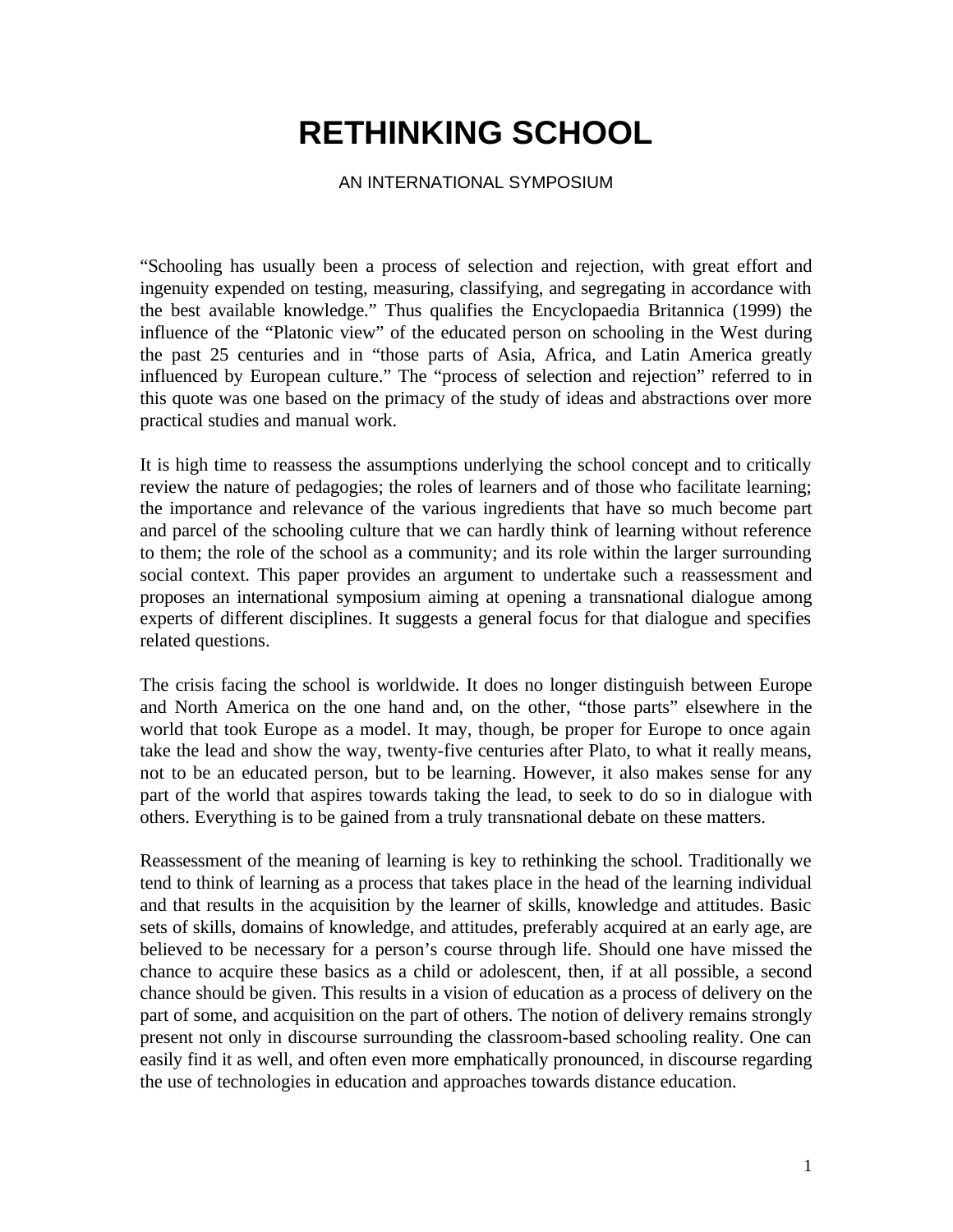An alternative view of learning (Visser, in print) stresses that learning should be looked at from the perspective of why people learn. The generic answer to that question is that human learning is an essential feature of evolutionary history that makes it possible for members of the human species to consciously develop intelligent behaviour that allows them to interact constructively with change. Such intelligent behaviour results from the dialogue humans engage in with their human, social, biological and physical environment. Human learning is therefore first and foremost a disposition towards such a dialogue. As change is always there, and we humans not only react to it but also take part in producing it, it is important to realize that the dialogue cannot be but an ongoing one. Learning never ends.

The above assertions define learning as a disposition. What this means should be well understood. The term disposition refers to both 'openness towards' and 'preparedness for.' In other words, it is an attitude, an *emotive disposition*, as well as a set of skills, a *meta-cognitive disposition*, an ability to learn. That latter ability has, among other things, to do with the wiring and rewiring of the brain at crucial stages of an individual's life. In fact, it only makes sense to speak of lifelong learning if it is referred to as a disposition. In any other sense, like when we refer to it as the deliberate mental activity within our heads to acquire particular abilities, or to reach a certain status within the hierarchy of educated persons, learning is not lifelong. That kind of behaviour we may turn off and on as we please, there being a time for learning (in the restricted sense) and a time for doing other things. However, we only turn off our disposition to dialogue at the peril of losing our humanity. Therefore, learning in the sense of it being a disposition, cannot be but lifelong and must thus be seen as an innate feature of the human existence. It is, therefore, only natural that great efforts should be invested in preparing young people for their lifelong dialogue and to maintain that disposition in later life. The school has an important role to play, but it does not play that role alone.

Efforts to rethink schooling are as old as the schooling practice itself. Some noteworthy examples of thinkers who have, in the course of European history, contributed to the critique of schooling are people like Thomas Aquinas, who already in the  $13<sup>th</sup>$  century advocated that the centrepiece of the educational process was the learner, whose intellectual autonomy should ensure independence to investigate and discover. Other wellknown examples cited in the Encyclopaedia Britannica (1999) are John Locke; Jean-Jacques Rousseau; Karl Marx (usually in collaboration with Engels); John Dewey; B. F. Skinner and the school of 'behaviourists' that followed him; and Martin Buber. To avoid pushing the debate envisaged by this concept paper in a particular direction, more contemporary names and issues, of which it is to be seen what mark they will make on the history of the development of education, are deliberately being left out. In learning the lessons of history, it is relevant to note how many a good idea became part of the official discourse of its time without fundamentally changing educational practice. The Encyclopaedia Britannica cites the case of Thomas Aquinas's emphasis on the autonomous learner and concludes: "The Roman Catholic Church, however, has usually put the learner firmly under the authoritative superordination of the teacher." It will be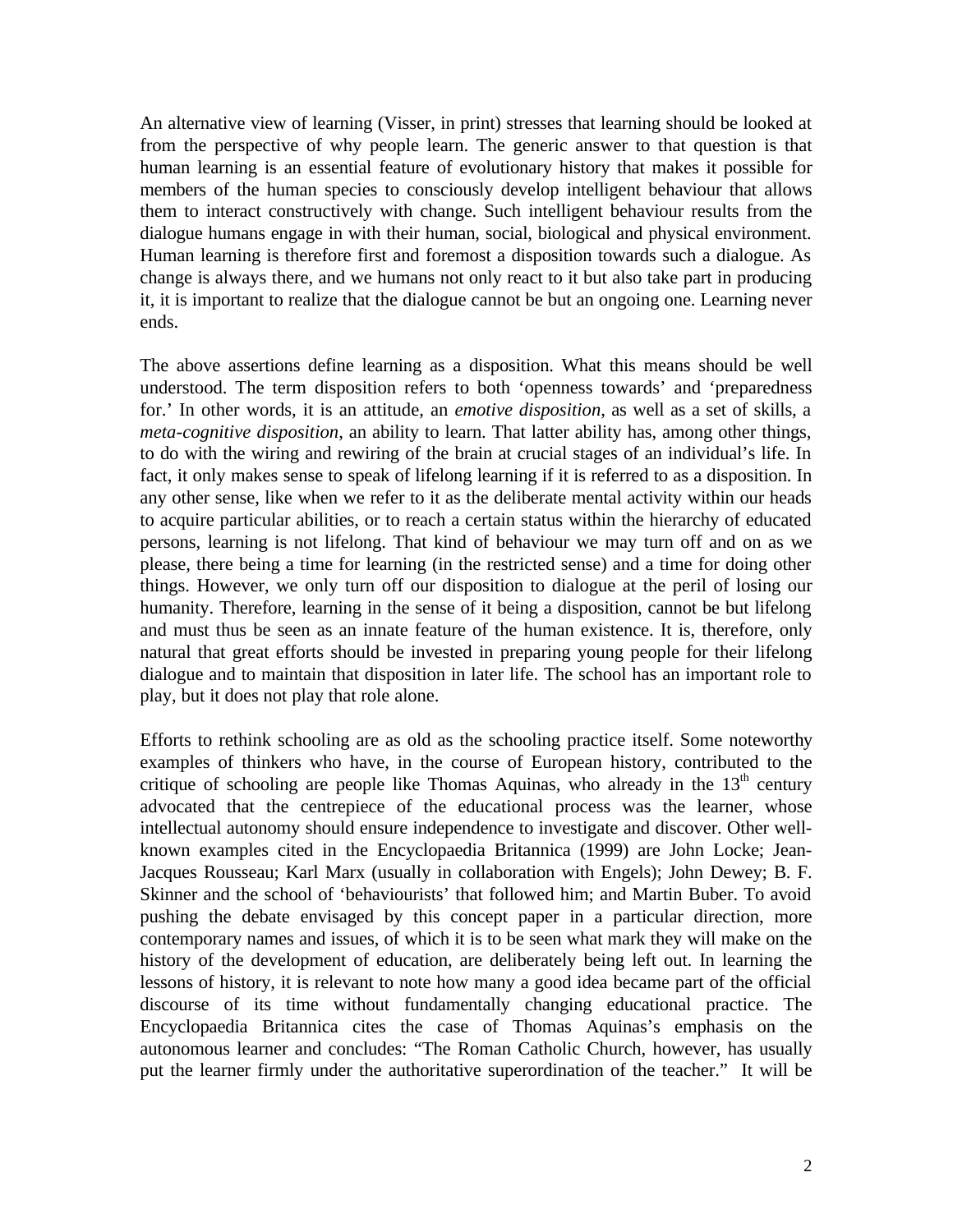important for the debate proposed in this concept paper to focus not only on the ideas, but particularly also on the change processes necessary to translate discourse into practice.

A review of the role of schooling in society is more urgent now than it has ever been. The reasons are two-fold. They have to do with two totally different timeframes. One of these timeframes is of the order of magnitude of evolutionary history; the other one is of the order of magnitude of the time it takes for one human generation to replace the previous one. In the long-term perspective of evolution, we have reached the stage where we are getting confronted with the limits of our planet and its resources. We have managed to double the human population from three billion to six billion in less than 40 years, an extremely short time span considering the millions of years of hominid development it took to reach the first three billion. Constructive interaction with change, and thus learning, has all of a sudden become essential for the survival not only of us as a species but also for other life forms on the planet. On the other hand, we face the challenge that the rate at which things around us change is now faster than the period typically required for the leadership of one human generation to pass on to the next one (Pais, 1997). Typically, we must adapt to fundamental change within our lifespan. The notion of learning as preparation for life has become obsolete, except in one sense: we must learn to learn and learn to unlearn.

In view of the above, the idea of 'school' is in for a major overhaul. However, it won't change of its own accord. It will only change within the context, and as an integrated part, of an evolving overall learning ecology. Ways must be sought so that the issue of school reform can be broadened to include also what happens beyond the walls of the school. In other words, we must face the challenge to rethink the school within the perspective of the whole. This implies attending to the role the school must play in preparing new generations of individuals and communities for their place in the evolving learning society. It also implies rethinking the school as a nodal point of a transgenerational community of learners who, throughout their lives, continue to contribute to, and benefit from, the learning of others.

The concept 'school,' as referred to here, connotes more than the formal school system. It includes equally the various alternative pathways to learning whose basic underlying assumptions – as expressed in the acquisition/delivery metaphor and the treatment of knowledge as a commodity – are the same ones that underlie the formal school system. This holds true, for instance, for much of the distance education tradition. Reconceptualization of the school, then, challenges current notions of planning, organization and administration; the idea of the set curriculum; top-down pedagogical approaches; roles and expectations of the different actors in the school environment, such as expressed in the traditional dichotomy between teachers and learners; practices of assessment of learning achievement; and views of who in society is responsible for managing the learning environment as a whole. It furthermore challenges the implicit notions of spatial organization – both static and dynamic – and rigid timeframes that characterize the instructional processes employed in the school context.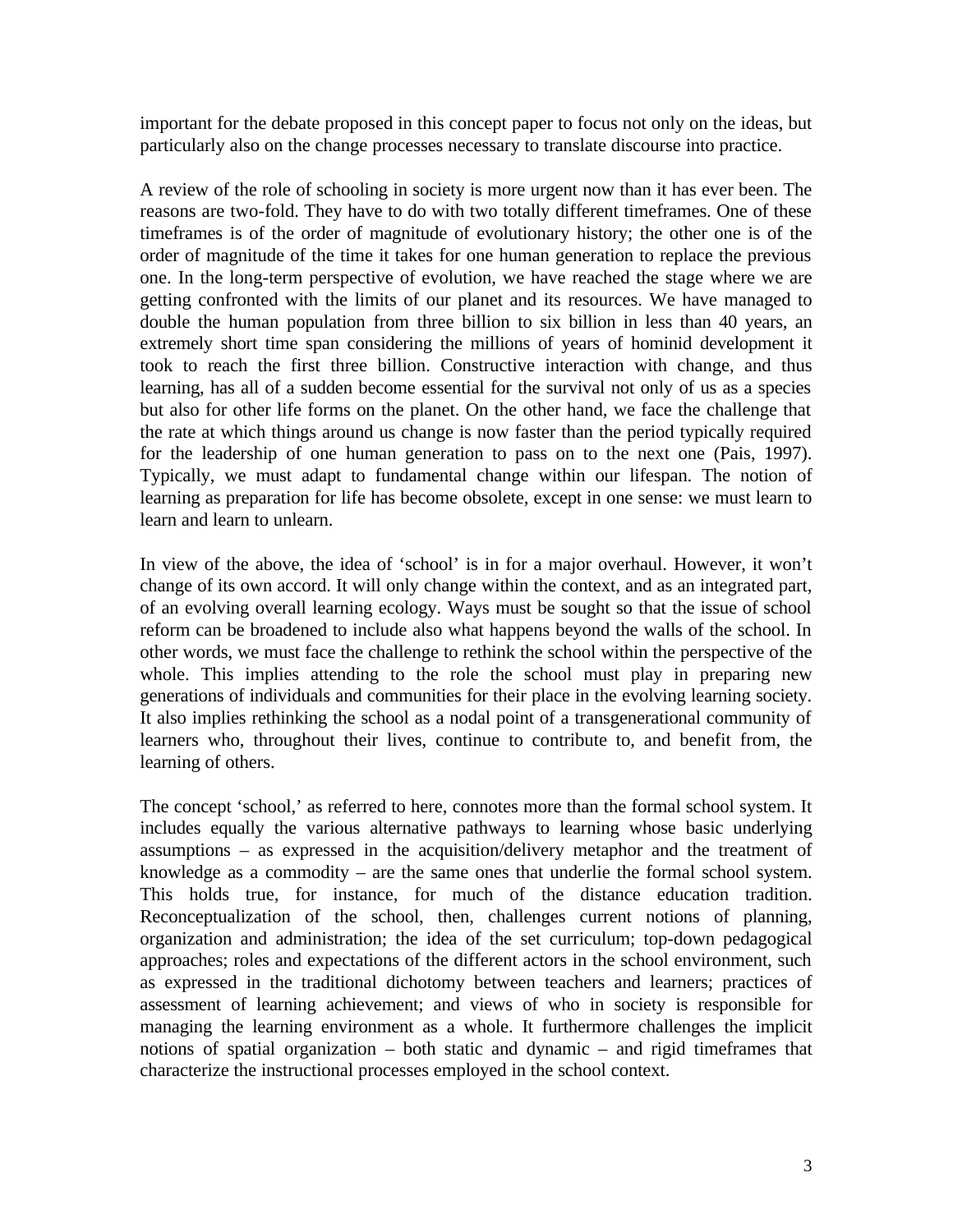An important issue of consideration must also be the potential role of the reconceptualized school as a backbone of the learning society. Within that perspective, particular attention should be given to such basic functions as the creation, maintenance and development of literacy, mediacy, and dialogic efficacy; fostering the continual ability and motivation to learn; and facilitating the organic cohesion of the learning environment as a whole.

Considering the immensity of the challenge, the international symposium envisaged in this paper will not be able to deal with every single aspect mentioned above. A choice has to be made as to where to put the general focus and what specific issues to deal with. Below follows a suggested focus for a transnational dialogue among invited professionals of different disciplines. Seven related questions are formulated to guide the discussion. Together, these prompts are designed to generate a series of papers and conference proceedings able to inspire policy development and change.

## **Overall concern for discussion at the symposium**

*What policies, strategies, approaches should be developed, and what existing experiences are found to be relevant, to move the school out of its state of social isolation and transform it into an integrated component of the backbone structure of the learning society?*

## **Related questions for discussion**

- How can the school most effectively regain its position as a place where people partake in a process of co-developing and maintaining attitudes, motivations and skills that allow them to be lifelong learners, with particular emphasis on the skills and practice of critical and creative thinking?
- How can one retain the best that the schooling tradition has so far developed while shifting the emphasis away from the current strong focus on disciplinary content towards a more inclusive concern with people's capacity to interact with complex problems and their ability to see their world from a transdisciplinary viewpoint?
- How can the contradiction be solved between, on the one hand, the need to cater for the basic learning needs of all and, on the other, to keep a focus on the individual learner and the learning dialogues she or he is part of?
- What are other components of the learning environment at large that are particularly well positioned for the school to link up with and explore ways in which school-based learning can relevantly become an organically integrated part of an individual's learning history within the wider context? (Examples: the family; the broadcast media; museums; libraries; the Internet; play, including computer/Internet gaming; etc.)
- Considering that the ultimate aim of human learning is to allow people to interact constructively with change, how can the school play a relevant role in dealing with the